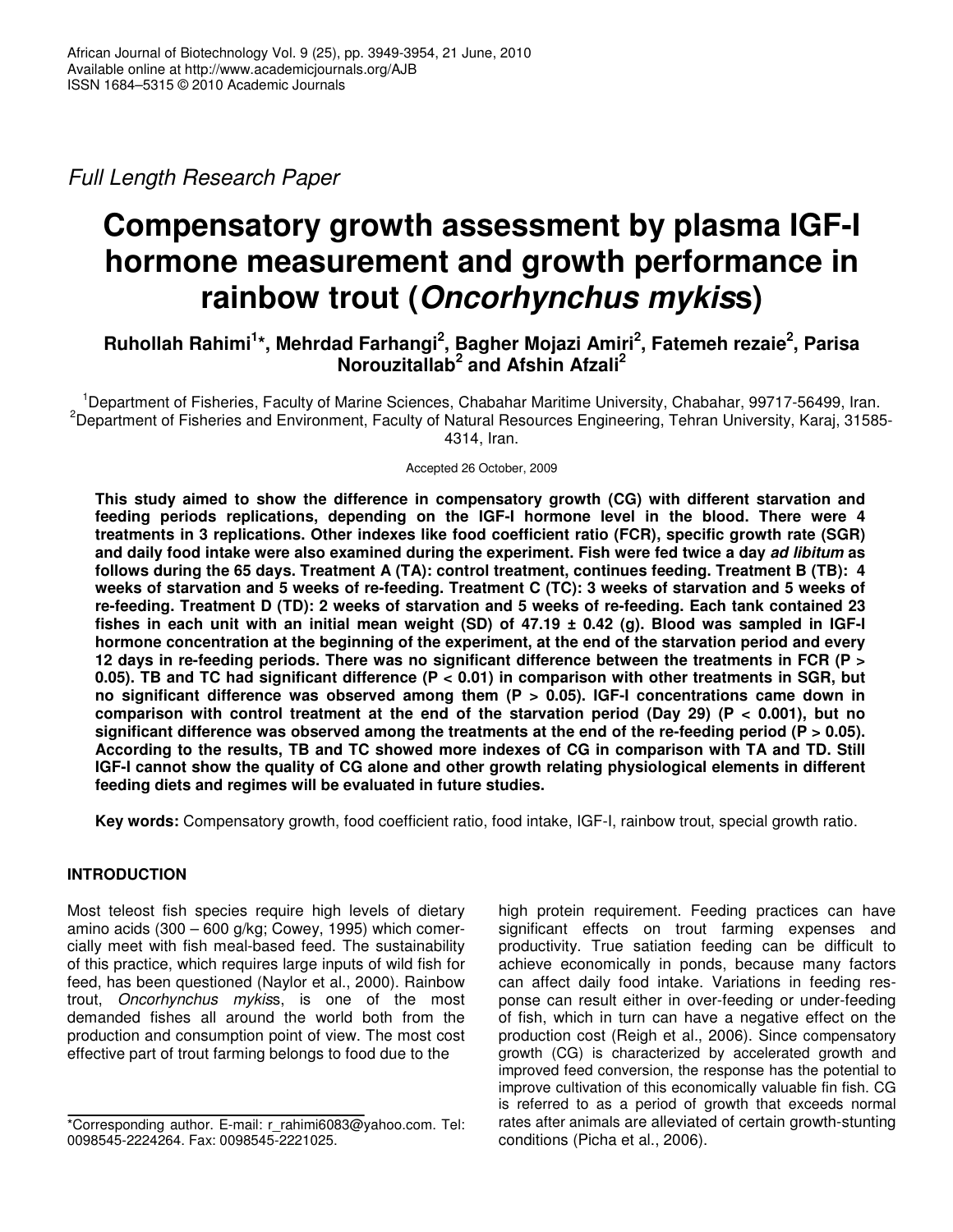Compensatory growth has been demonstrated in many, but not all, teleosts and appears to be dependent on a variety of factors including the degree of growth suppression and catabolism prior to the response (for review see Ali et al., 2003). There are several reports of CG in fishes, such as brown trout, *Salmo trutta* (Alvarez and Nicieza, 2005), Atlantic halibut, *Hippoglossus hippoglossus* (Heide et al., 2006), gilthead sea bream, *Sparus auratus* (Montcerrat et al., 2007), channel catfish, *Ictalurus punctatus* (Reigh et al., 2006), *Vimba vimba* (Mycskowsky et al., 2006), Prussian carp, *Carassius auratus gibelio* (Misaila et al., 2007) and rainbow trout, *O. mykis*s (Nikki et al*.*, 2004). Generally, CG may occur due to the endocrine system alterations (Hornick et al., 2000); however, little is known about the endocrine control of CG in teleosts (Picha et al., 2006). Various studies had reported hormones as growth controlling factors (Jones and Clemmons, 1995; Mommsen, 1998), one of the main being insulin-like growth factor-I (IGF-I) (Duan, 1998; Perez-Sanchez and LeBail, 1999). The growth hormone (GH) insulin-like growth factor (IGF) axis is central to the control of growth in teleost fishes, as well as in other vertebrates (Jones and Clemmons, 1995; Oksbjerg et al., 2004; Wood et al., 2005). Insulin-like growth factor-I (IGF-I), a 70 aa polypeptide produced primarily in the liver, is involved in cell differentiation and proliferation and ultimately body growth (Moriyama et al., 1994). Although endocrine IGF-I of hepatic origin is thought to account for the majority of somatic growth, autocrine and paracrine effect may also play a significant role (Chauvigne et al., 2003). The foremost role of IGF-I is to regulate development and growth by mediating growth hormone (GH) action. However, it has other biological effects, such as direct effects on cell growth, differentiation and metabolism (Banos et al., 1999). IGF-I has been reported to be affected by the nutritional factors.

There are some researches on using hormones as growth markers (Perez-Zanchez et al., 1999). Dyer et al. (2004) studied the effects of different diets and feeding regimes in different fin fishes such as barramundi (*Lates calcarifer*), Atlantic salmon (*Salmo salar*) and Southern Bluefin tuna (*Thunnus maccoyii*) by measuring the plasma IGF-I concentration and suggested that IGF- I can be a good index for the assessment of diets and feeding regimes. There are not many studies on CG ranges which evaluate the physiological indexes, especially by IGF-I hormone which can be a fast and easy index to know the CG performance. Therefore, the present study was conducted to assess compensatory growth by plasma IGF-I concentration that are affected by different starvation and re-feeding periods.

## **MATERIALS AND METHODS**

## **Experimental animals and design**

Fingerlings rainbow trout procured from Dr Motamed

Farm (Iran, Karaj) were transported with proper aeration to the Nutrition Laboratory of Fisheries and Environmental Department, Tehran University, Karaj, Iran. The fishes were acclimatized to the laboratory conditions for about 2 weeks during which they were fed with control diet. The feeding trial was conducted in uniform tanks (with semi re-circulation system) of 100-L capacity (with water volume of 90 L). Groups of 23 fishes (average weight: 47.19 g /fish) were stocked in 12 tanks, which were randomly distributed in four treatments each with three replicates. Treatment A (TA): control treatment, continues feeding; treatment B (TB): 4 weeks of starvation and 5 weeks of re-feeding; treatment C (TC): 3 weeks of starvation and 5 weeks of re-feeding; treatment D (TD): 2 weeks of starvation and 5 weeks of re-feeding. Fish were fed with dry pellets (Chineh GFT-1 3.5 mm; 37% protein, 14% fat, 20% carbohydrate, 12% ash, 9% humidity according to the manufacturer). Feeding was done twice daily *ad libitum*. The experiment was conducted in 12:12 h light–dark cycles. Water exchange (30%) was carried out daily. Water quality parameters (temperature, 15.2; pH, 7.6; dissolved oxygen, 8.2) were checked daily using HACH™ digital portable and were found within the optimum range.

# **Growth study**

Fishes in each tank were bulk weighed twice, first after the starvation period and second after the feeding period. Growth performance of fishes was evaluated in terms of weight gain, food conversion ratio (FCR) and daily feed intake (FI) based on the following standard formulae:

Weigth gain  $% = (Wf - Wi) /Wi \times 100$ 

SGR (% per day) = (lnWf – lnWi) / t x 100; where Wf is the final wet weight, Wi is the initial wet weight and t is the number of days.

 $FCR = total$  dry feed intake (g) /wet weight gain (g)

FI (%) = Feed intake (g) / biomass (g) day  $1 \times 100$ .

## **Blood sampling**

Blood was sampled for IGF-I hormone concentration examination at the beginning of the experiment, at the end of the starvation period and every 12 days in refeeding periods. To minimize the effect of handling stress, fish were anesthetized with clove pink extract at a dose of 2 ml/l and blood samples were collected taken from the caudal vein using syringe, which was previously rinsed with ethylene-diamine-tetra-acetic acid, EDTA (as an anticoagulant). Blood collected was then transferred immediately to an eppendorf tube containing a thin layer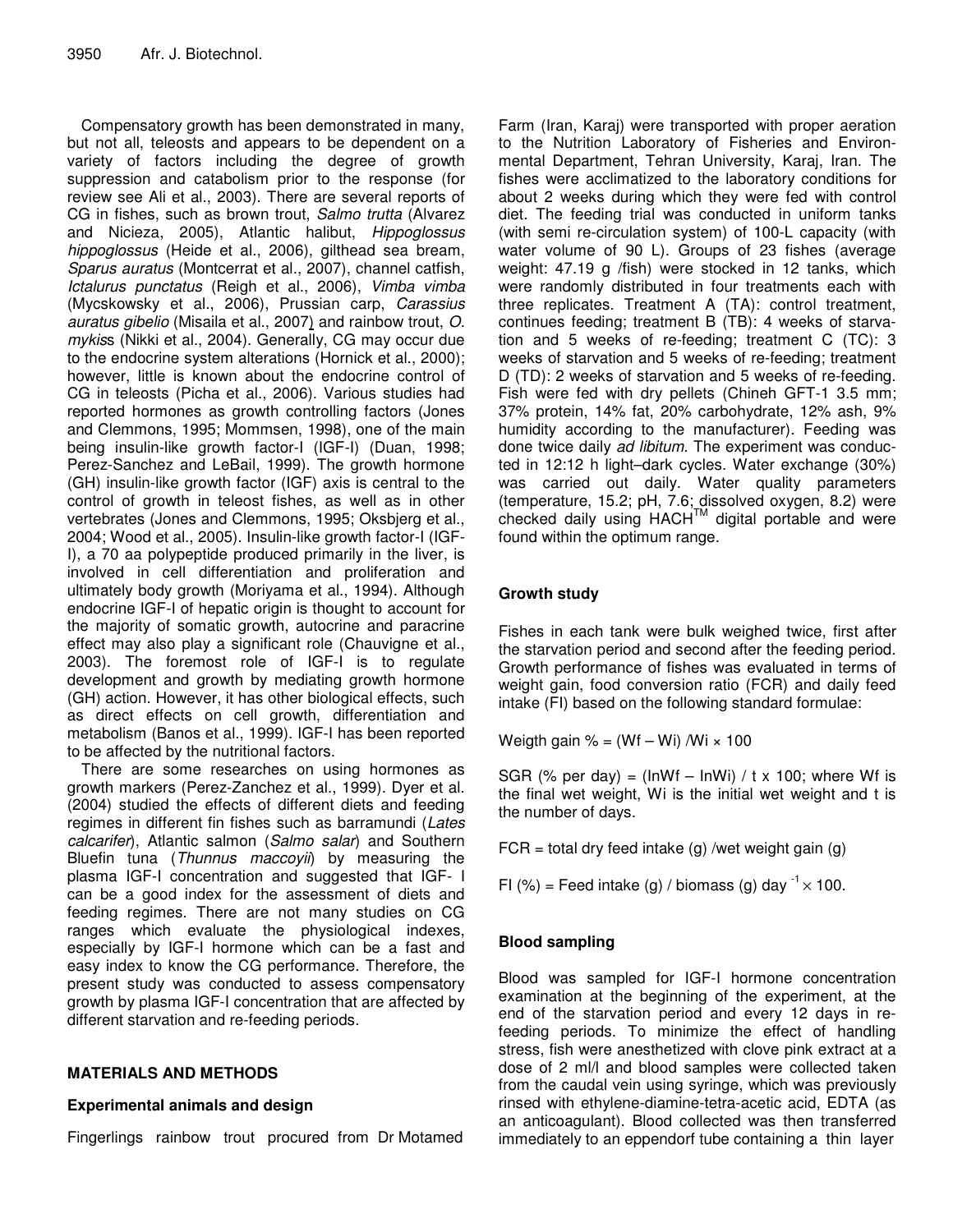| Index                             | TA                           | ΤВ                            | ТC                            | TD                            |       |
|-----------------------------------|------------------------------|-------------------------------|-------------------------------|-------------------------------|-------|
| Initial weight $(g \pm sd)$       | 46.86 $\pm$ 0.056 $^{a}$     | $47.58 \pm 0.11^a$            | 46.79 $\pm$ 0.76 <sup>a</sup> | 47.52 ± 0.33 <sup>a</sup>     | 0.09  |
| Weight after fasting $(g \pm sd)$ | $89.36 \pm 1.16^{\text{ a}}$ | 43.22 ± 0.22 $^{\circ}$       | 53.48 $\pm$ 1.07 $\degree$    | 62.55 ± 0.31 $^{\rm b}$       | 0.000 |
| Weight gain $(g \pm sd)$          | $59.24 \pm 5.50^a$           | $57.89 \pm 4.15^a$            | $62.42 \pm 6.23$ <sup>a</sup> | 62.04 ± 2.45 <sup>a</sup>     | 0.62  |
| Final weight $(g \pm sd)$         | 148.61 $\pm$ 6.61 $^{\circ}$ | 101.11 ± 4.22 $^{\circ}$      | 115.91 ± 7.28 <sup>b</sup>    | 124.59 ± 2.7 $^{\circ}$       | 0.000 |
| <b>SGR</b>                        | 1.53 $\pm$ 0.08 $^{\circ}$   | $2.47 \pm 0.05$ <sup>a</sup>  | $2.34 \pm 0.14$ <sup>a</sup>  | $2.08 \pm 0.05^{b}$           | 0.000 |
| Daily feed Intake (%)             | $1.66 \pm 0.08^{\text{b}}$   | $2.15 \pm 0.27$ <sup>a</sup>  | $2.16 \pm 0.09$ <sup>a</sup>  | $2.01 \pm 0.15$ <sup>ab</sup> | 0.02  |
| FCR.                              | 1.29 ± 0.08 $^{a}$           | 1.08 $\pm$ 0.01 <sup>a</sup>  | 1.24 ± 0.27 $^{\circ}$        | 1.15 ± 0.02 $^{\circ}$        | 0.32  |
| Survival (%)                      | 97.10 $\pm$ 0.02 $^{\rm a}$  | $98.55 \pm 0.02$ <sup>a</sup> | 97.10 $\pm$ 0.02 $^{\circ}$   | $98.55 \pm 0.02$ <sup>a</sup> | 0.80  |

**Table 1**. Growth, food intake and food coefficient ratio, Initial weight, weights at the end of fasting periods, specific growth rates, Weight gain, survival rate, FCR, daily food intake results.

Treatment A (TA): Control treatment, continuous feeding. Treatment B (TB): 4 weeks of starvation and 5 weeks of refeeding. Treatment C (TC): 3 weeks of starvation and 5 weeks of refeeding. Treatment D (TD): 2 weeks of starvation and 5 weeks of refeeding. Each tank was containing 23 fishes in each unit with an initial mean weight (SD)  $47.19 \pm 0.42$ .

of EDTA powder and shaken well to prevent hemolysis of blood. The tubes were then centrifuged at 3000 g for 10 min and the plasma was collected and stored at -80°C until radio-immunoassays (RIA) were performed.

#### **IGF-I assay**

Plasma IGF-I level was measured by RIA, using human recombinant IGF-I as standard and rabbit anti-human IGF-I antibodies as antiserum (Pérez-Sánchez et al., 1994) and which had been validated for brown trout plasma (Baños et al., 1999).

## **Statistical methods**

A Kolmogorov–Smirnov test was used to assess the normality of distributions. Data of IGF-I, growth and nutritional parameters were compared using one-way analysis of variance (ANOVA) and Tukeys multiple range test. Statistical significance was accepted at  $P < 0.05$ levels. Minitab 13.0 software was used for statistical analysis.

## **RESULTS**

#### **Growth performance and survival of rainbow trout**

Results (Table 1) showed that final weights, SGR and daily food intake were significantly ( $P < 0.05$ ) decreased by fasting periods, while there were no differences in comparison altogether. Growth data (Table 1) after refeeding periods showed that weight gain of rainbow trout fingerlings were not significantly different ( $P > 0.05$ ) in all of the groups. Results of SGR (specific growth rates) were significantly  $(P < 0.01)$  improved by re-feeding practice. The highest SGR was recorded in treatments B and C groups, and lowest SGR were recorded in control

(without fasting period). Food coefficient ratios data (Table 1) did not show significant difference between groups  $(P > 0.05)$ , but daily food intake percentage data (Table 1) showed differences between treatments B and C in comparison with control group  $(P < 0.05)$ . The highest daily food intake percentage was recorded in treatments B and C groups and lowest daily food intake percentages were recorded in control (without fasting period).

## **IGF-I**

Results (Figure 1) showed IGF-I concentrations and their changes during fasting and re-feeding periods. The plasma IGF-I levels of the treatments TB, TC and TD were significantly  $(P < 0.05)$  decreased during fasting; however, no significant differences were observed between the fasting groups. In contrast, the plasma IGF-I level in groups with re-feeding started to increase gradually, reaching the control level at the end of the refeeding periods.

## **IGF-I and food intake correlation**

Plasma IGF-I and food intake data (Figure 2) showed significant correlation ( $r^2 = 0.81$ , P = 0.000) between them.

## **DISCUSSION**

Weight gain was not significantly different between groups. The SGR results from this study showed that rainbow trout fingerlings are affected by fasting periods. SGR was significantly better for the test groups than for control fish in refeeding period. SGR for the TB and TC groups were higher than for the TD group. Fasting periods influenced on growth rate in refeeding periods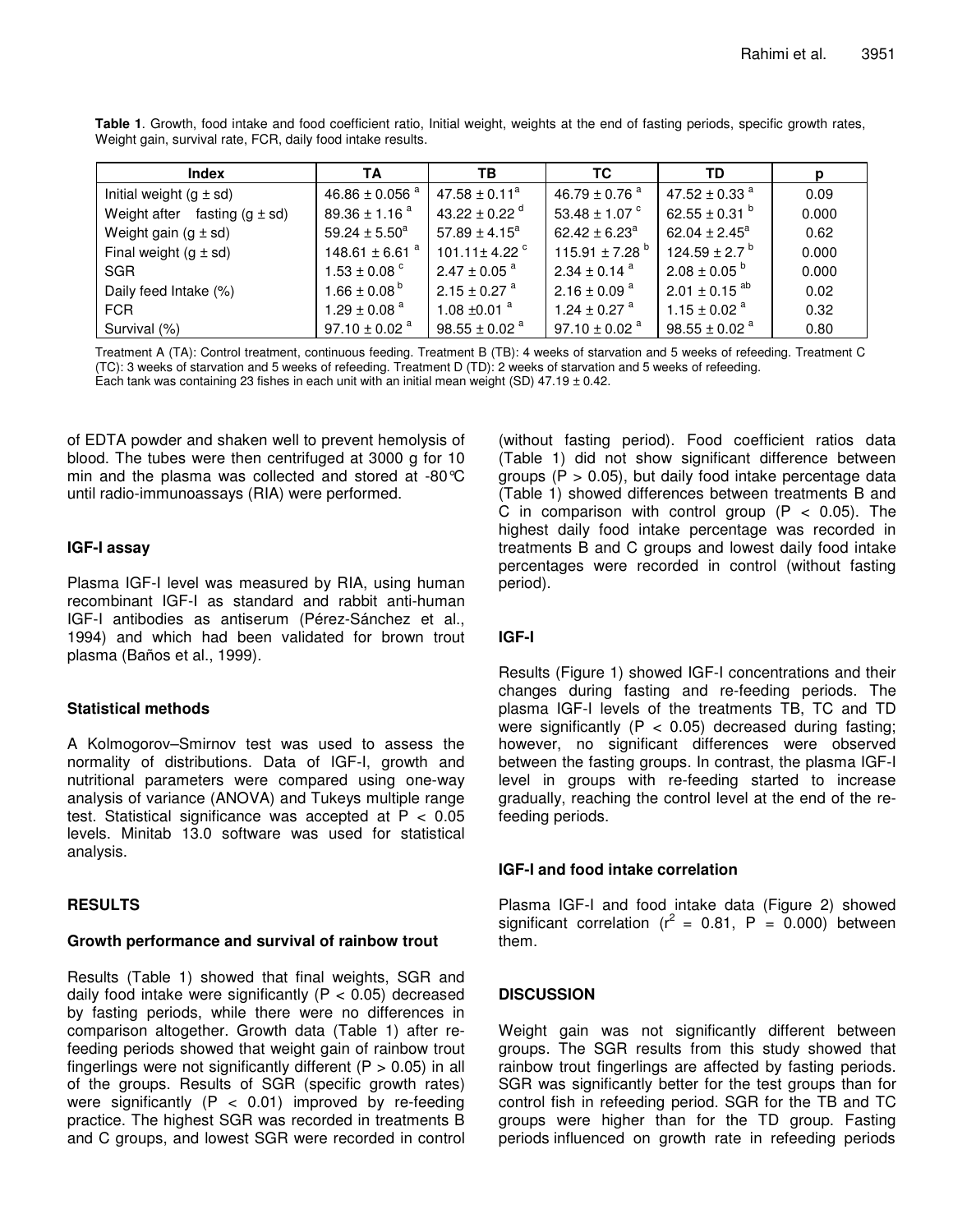

**Figure 1**. Plasma IGF-I change trends of different treatments during experiment.



**Figure 2**. IGF-I and daily food intake correlation.

that could induce compensatory growth (CG). SGR of fasting groups confirm the findings of Quinton and Black (1990) who found that measures of growth such as SGR were significantly improved when rainbow trout fingerlings were re-fed, while some past studies including Weber and Bosworth (2005) achieved conflict results.

These differences in the findings could be due to starvation severity or experimental conditions. Fast growth ability after fasting periods could compensate for depressed growth in comparism to control group (Maclean and Metcalf, 2001; Xie et al., 2001; Zhu et al., 2001; Tian and Qin, 2004; Nikki et al., 2004). Higher SGR in re-feeding periods is one of compensatory growth indexes (Gaylord and GatlinIII, 2001; Nikki et al., 2004; Zhu et al., 2004). Therefore, higher SGR of TB and TC treatments have higher compensation in comparison to other groups.

Improved food coefficient could not be seen in all of the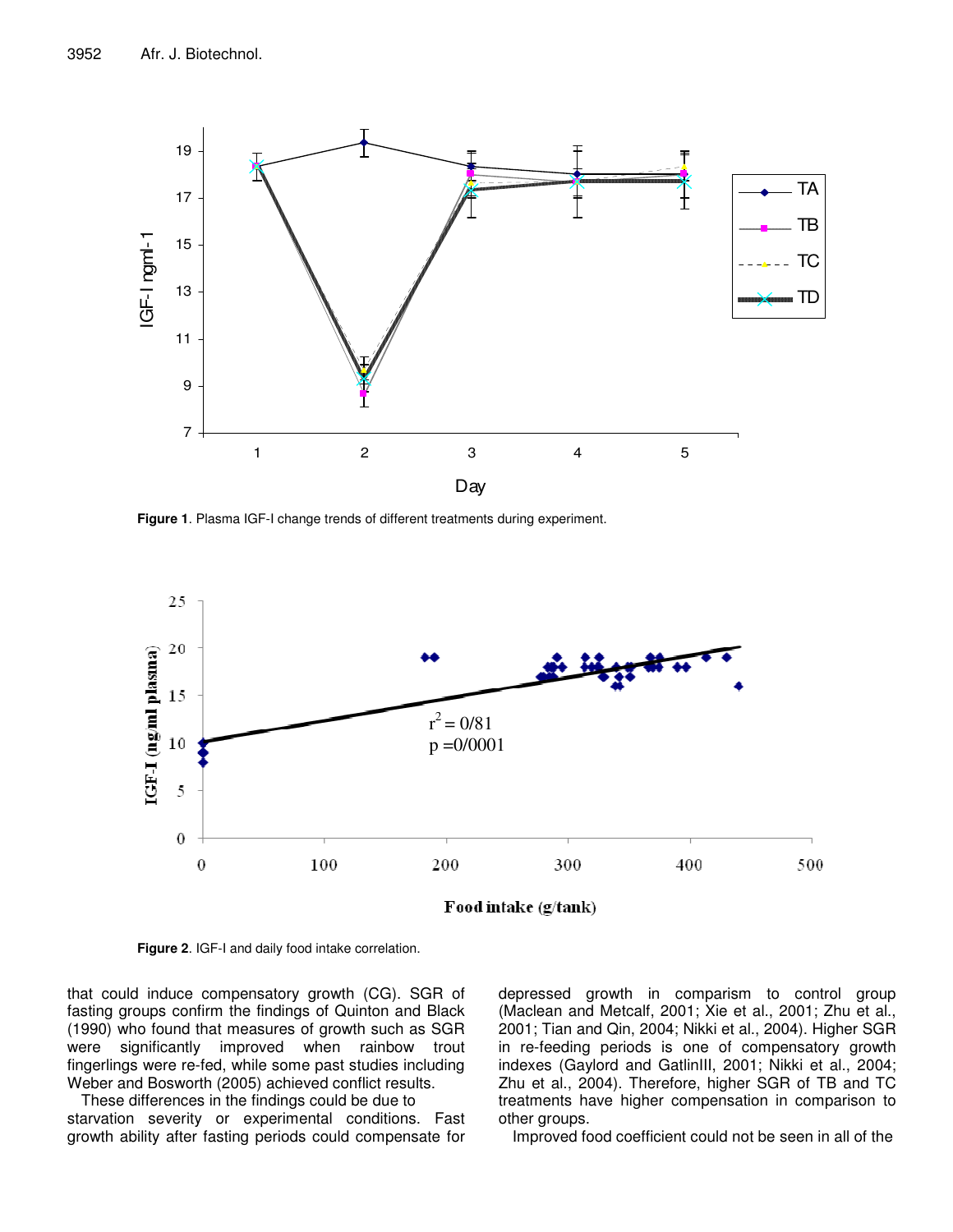groups. Results of food coefficient showed that feeding regimes did not improve but hyperphagia of B and C fish groups could be seen in comparison with control fishes. These results confirm some past studies (Gonzalez et al., 1995; Wang et al., 2005; Heide et al., 2006). Boujard et al. (2000) recorded reduced food coefficient and hyperphagia. Li et al. (2006) recorded decreasing of food conversion efficiency in fasting groups in comparison with control group. Probably, these differences could be due to differences in the experimental conditions, experimental design and physiological condition of animal (Jobling and Koskela, 1996). Hierarchy behavior could be seen in salmonids that reduce food coefficient (MCItyre et al., 1979; Jobling and Wansvike, 1983). Hierarchy due to increase in metabolical activities, energy consumption and decrease in food intake in dominant fish is because of their aggressive behaviors in feeding time; also decrease in food intake in other fishes is because of inhibiting actions of dominant fishes that reduce food coefficient (Jobling and Wandsvik, 1983). Causes of this problem could consist of hierarchy existence or experimental design and physiological conditions of fishes. Food intake results demonstrate that B and C groups have higher compensation in comparism to other groups. Results of SGR and food intake show TB, TC groups have higher compensation in comparism to D treatment. But B and C groups have no difference in comparism altogether.

## **IGF-I**

The plasma IGF-I levels of the treatments, TB, TC and TD were significantly decreased during fasting and however, no significant differences were observed between the fasting groups. In contrast, the plasma IGF-I level in groups with refeeding started to increase gradually reaching the control level at the end of the re-feeding periods. Plasma IGF-I concentrations compensate in 12 initial days of refeeding periods then achieved permanent trend until end of refeeding periods. There were no differences between treatments. Effects of fasting and refeeding in mammalian demonstrated similar result like those in this study. This phenomenon has been observed in higher vertebrata like human, sheep and chick (Thissen et al., 1994). Changes of IGF-I during starvation and refeeding confirm some past studies (Duan and Hirano, 1992; Moriyama et al., 1994). Reduction of IGF-I concentration induces lipolysis and inhibits degradation of proteins (Perez-Sanchez and LeBail, 1999). Significant positive correlation exists between IGF-I and food intake (Figure 2) that demonstrates IGF-I effect by nutritional status. These results are confirmed by different studies in higher vertebrata (Thissen et al., 1994). Study on salmonids (Duguay et al., 1994), trout (Niu et al., 1993) and sea bream (Perez- sanchez et al., 1994) confirm synthesis and releasing of IGF-I, depending on nutritional status.

Several authors had suggested that IGF-I concentra-

tions could be used to assess different diets and feeding regimes (Perez- Sanchez and LeBail, 1999; Dyer et al., 2004; Li et al., 2006). Past studies focus on diets assessment by physiological indicators including hormones, their receptors and else. Past studies on nutritional assessment by IGF-I were related to diets (Perez-Sanchez and LeBail, 1999; Dyer et al., 2004; Li et al., 2006). The major aim of present study was to answer this question: could IGF-I be used for CG assessment? IGF-I concentrations show no significant difference between treatments and control group at the end of experiment (Figure 1). These results showed that measurement of IGF-I could not be used as an index for assessment of CG. Studies of others on diets assessment conflict present result on CG assessment. These differences may refer to unclear knowledge and complication of CG phenomena or physiological conditions of fish and experiment conditions.

In conclusion, IGF-I could not be used for CG assessment alone. It should be used with other physiological elements such as other hormones, receptors and/or binding proteins that may be useful physiological tools for CG assessment in future studies.

#### **ACKNOWLEDGMENTS**

The authors wish to thank Esmaeil soleimani, Mohammad Babapour, Ardeshir Sheikh Ahmadi Mohammad Reza Karimi, Majid Bakhtiari, Afshin Afzali and Ahmad Imani for their assistance during the experiment.

#### **REFERENCES**

- Ali M, Nicieza A, Wootton RJ (2003). Compensatory growth in fishes: a response to growth depression. Fish. Fisher. 4: 147 - 190.
- Alvarez D, Nicieza, AG (2005). Compensatory responses 'defend' energy levels but not growth trajectories in brown trout, Salmo trutta L. Proce. Ro. Soc. Ser. B 272: 601 - 609.
- Banos N, Planas JV, Gutierrez J, Navarro I (1999). Regulation of plasma insulin-like growth factor-I levels in brown trout (*Salmo trutta*). Com. Biochem. Physiol. Part C, 124: 33-40.
- Boujard T, Burel C, Medale F, Haylord G, Moisan A (2000). Effect of past nutritional in rainbow trout (*Oncorhynchus mykiss*). Aquac. Liv. Res. 13: 129 - 137.
- Duan C, Hirano T (1992). Effects of insulin like growth factor and insulin on the *in vitro* uptake of sulfate by eel branchial cartilage: evidence for the presence of independent hepatic and panceratic sulfation factors. J. Endocrinol. 139: 243 - 252.
- Duan C (1998). Nutritional developmental regulation of insulin-like growth factors in fish . J. Nutr. 128, 306 - 314.
- Duguay SJ, Swanson P, Dickhoff WW (1994). Differential expression & hormonal regulation of alternatively spliced IGF-I mRNA transcript in salmon. J. Mol. Endocrinol. 12: 25 - 37.
- Dyer AR, Barlow CG, Bransden MP, Carter CG, Glencross BD, Richardson N, Thoams PM, Williams KC, Carragher JF (2004). Correlation of plasma IGF- I concentrations & growth rate in aquacultured finfish: a tool for assessing the potential of new diets. Aquaculture, 236: 583 - 592.
- Farhangi M, Carter CG (2001). Growth, physiological and immunological response of rainbow trout (*Oncorhynchus mykiss*) to different dietary inclusion levels of dehulled lupin (*Lupinus angustifolius*). Aqua. Res. 32(Suppl. 1): 329 - 340.